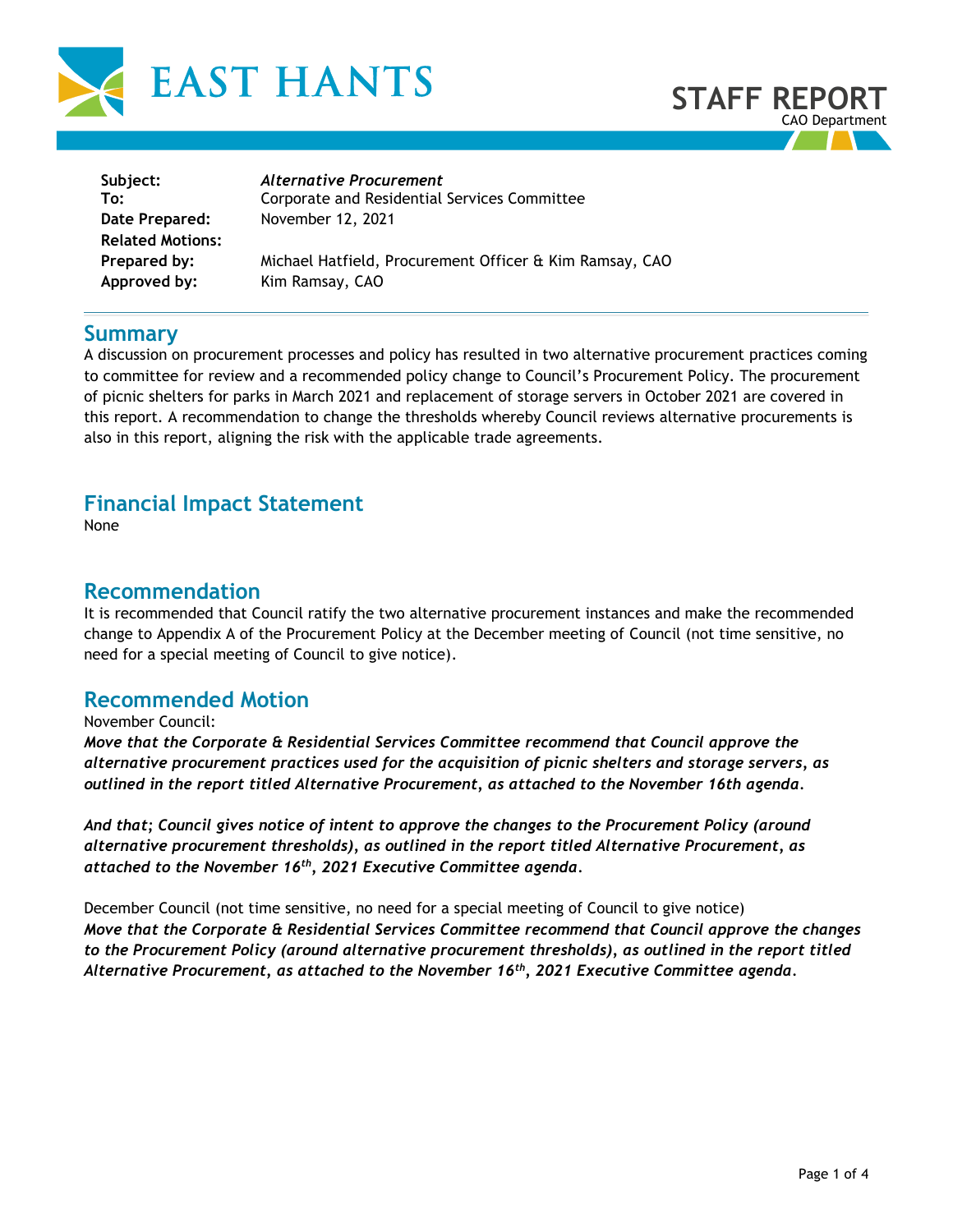# **Discussion**

The Procurement Policy was changed by Council in 2019. Among other changes, the ALTP Circumstances were updated to align with Alternative Procurement Practices (ALTP) section with the Provincial Procurement Policy and ALT Practices acceptable under the trade agreements CFTA (Canada Free Trade Agreement) and CETA (Comprehensive Economic and Trade Agreement between Canada and the European Union). In addition to the twenty-three acceptable ALT Practices, East Hants retained four Practices which were unique to them. In order to protect the Municipality from risk, the four ALT Practices (24, 25, 26, and 27) could be used by the CAO when within the Low Value Thresholds (Goods under \$25K, Services and Construction under \$50K), but required Council's approval when exceeding the Low Value Thresholds (Goods over \$25K, Services and Construction over \$50K). The intent was to make sure that any risk of trade agreement non-compliance was identified and mitigated, and that Council was aware of the risk and agreed to proceed.

With the departure of the Procurement Officer, a review of procurements where ALT Practices were used was completed to determine if there were any instances where this section of the Procurement Policy applied. Through this review it was determined that two instances (3 year review was completed) of alternative procurement should have come to Council prior to ordering equipment – picnic shelters (March 2021) and storage servers (October 2021). There is no risk to Council under the current CFTA trade agreements for either of these instances.

As a result of this review, it has become clear that the risk of using these reasons really is only triggered when the procurement value exceeds the thresholds in the CFTA or CETA trade agreements and, effectively, the CFTA threshold is the minimum threshold at which risk starts. Under CFTA, the threshold for when the trade agreement will apply to any Municipal entity is approximately \$105,000 for goods and \$252,000 for services and construction (thresholds are regularly increased per a formula in the agreement). CETA thresholds are much higher.

## **Alternative Procurement Practices**

Alternative Procurement Practices are not intended to avoid a competition or discriminate against specific Suppliers but are alternative methods of procuring Goods, Services and Construction which are available to East Hants when circumstances prevent obtaining competitive bids. Appendix A of the Policy describes the Alternative Procurement Practices which are acceptable and the circumstances in which they are permitted to be used.

#### Policy Excerpt:

*When the Procurement Value is below the High Value Threshold, the CAO may approve the use of Alternative Procurement Practices as follows. When the Procurement Value exceeds the High Value Threshold, approval to use the following Alternative Procurement Practices must be obtained from Council. Such Alternative procurement Practices may not be used when they conflict with trade agreement obligations.* 

*24. Services that may, under the applicable laws of the Province, only be provided by the following licensed professionals: medical doctors, dentists, nurses, pharmacists, veterinarians, accountants, lawyers, and notaries*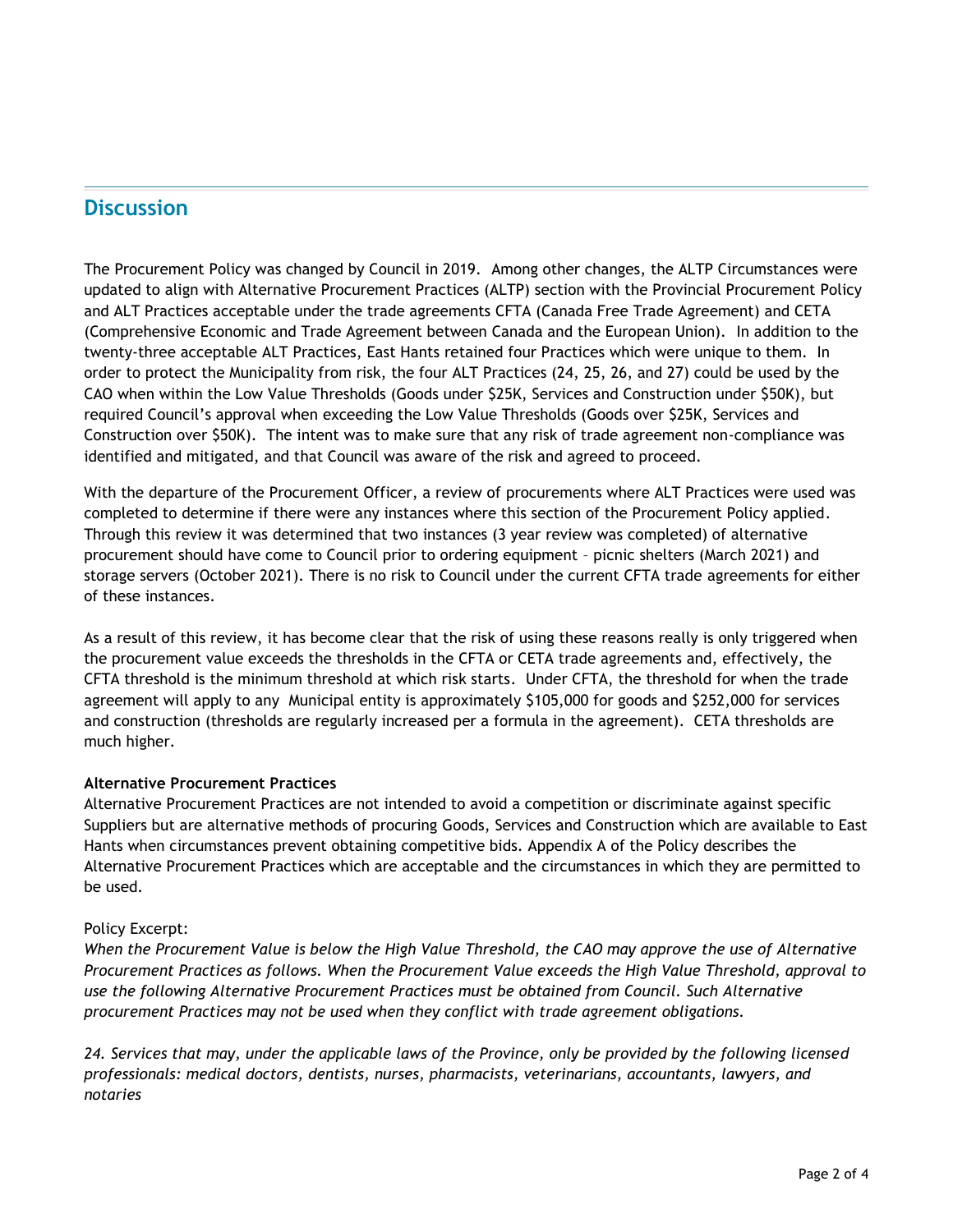*25. Prior open competitive processes (by the Municipality or other organizations in the public sector) have clearly pointed to one or a few suppliers and the CAO is confident that the issuance of a Open Competition would return similar results.* 

*26. Where the cost (administrative, consulting, etc.) of an Open Competition is felt to outweigh any cost savings that may be enjoyed as a result of the process (this will be in large part measured by the amount of work necessary to ensure the document specifications are accurate and complete so as to validate the Open Competition). This includes the extension of contracts to Entrenched Incumbents.* 

*27. Where the number of potential Suppliers who could reasonable provide the Goods, Services or Construction are limited such that it is more efficient to selectively invite quotations/proposals rather than issue an Open Competition.*

**Picnic Shelter –** The supply of picnic shelters used in our parks is available from a select group of suppliers. As such, ALTP #27 was used as a reason to do a selective invitation for these products. We received 3 quotes from four suppliers and awarded the purchase to the lowest bidder. As the value was over \$25,000, the high value threshold for goods, the ALTP should have been approved by Council in March 2021. The procurement is under the CFTA threshold of \$105,000 so no CFTA risk exists for Council. The value of the procurement was \$37,895.

## **Standing Offers**

Standing Offers are procurement instruments which establish the qualifications of participants in order to create a list of Suppliers who are eligible to perform certain work at set prices, under terms and conditions defined in the Standing Offer documents. Using the ALTP #25 above for procurements that are above the high value threshold would require Council approval.

**Server Replacement -** The scheduled replacement of our storage server was scheduled for this fiscal 2021-2022 (\$60,000.00 budget), the replacement of our host servers was for last fiscal 2020-2021 (\$20,000.00 budget), and the next host server is scheduled for replacement next fiscal 2022-2023 (\$20,000.00 budget). We have been waiting for the release of the Provincial standing offer for these products as this is always price advantageous from what East Hants can get in the market going alone. The purchase of these servers are through IMP Solutions as they were awarded the Dell x86 Server Standing Offer through the Province of Nova Scotia (constitutes a "prior open competition"). The pricing is as follows: Storage server: \$49,266.14 Host server (x2): \$14,794.47

Purchasing next years' host server this year is recommended due to possible longer supply chain challenges that exist and recognizing the savings on the cost of the hardware through the standing offer. These servers have been ordered but should have had Council approve the ALTP prior to the order being placed.

#### Policy Alternatives

The intent of the clause was to give Council the responsibility to weigh in when we are considering ALP Practices such as sole source at high value (over \$25K for goods and over \$50K for services and construction) when there is additional risk from trade agreements or public procurement legislation (at the time NS provincial thresholds were lower). The risk from the CFTA trade agreement does not start until approximately \$105,000 for goods and \$252,000 for services and construction.

In order to manage the true risk of ALTP under the CFTA, the following wording would be recommended in Appendix A: